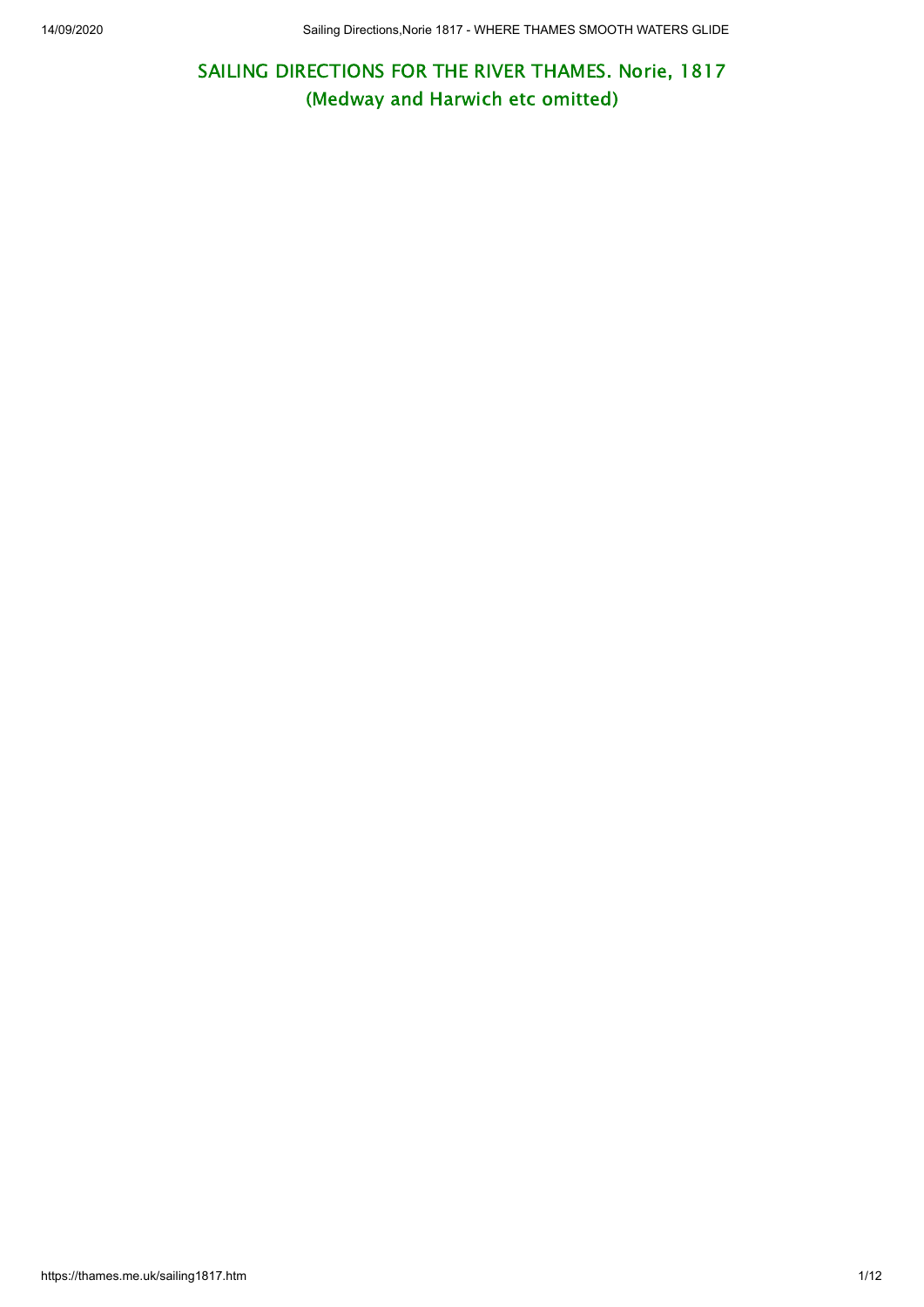## Sailing Directions

#### FOR

# THE RIVER THAMES,

## FROM LONDON,

## TO THE NORE AND SHEERNESS,

And thence to Rochester, in the River Medway:

Also from the pore,

THROUGH THE SWIN AND KING'S CHANNEL.

TO

**HARWICH, HOLLESLEY BAY, ORFORDNESS, & YARMOUTH** 

AND THROUGH THE

QUEEN'S, SOUTH, AND PRINCE'S CHANNELS.

To Margate, Ramsgate, the Downs, & Dover.

INCLUDING ALL THE

RECENT ALTERATIONS AND IMPROVEMENTS Made by Order of the Honourable CORPORATION of TRINITY HOUSE:

> TO WHICH ARE ADDED. Cables of the New Rates of Bilotage.

INTENDED TO ACCOMPANY A NEW CHART OF THE ENTRANCES TO THE RIVER THAMES.

...............

DRAWN BY

J. W. NORIE, HYDROGRAPHER,

AUTHOR OF A NEW AND COMPLETE EPITOME OF NAVIGATION, &c.

#### LONDON:

PRINTED FOR J. W. NORIE AND Co. (SUCCESSORS TO THE LATE WILLIAM HEATHER,) Chartsellers to the Admiralty and to the Honourable East India Company; AT THE NAVIGATION WAREHOUSE AND NAVAL ACADEMY, NO. 157, LEADENHALL STREET.

1817.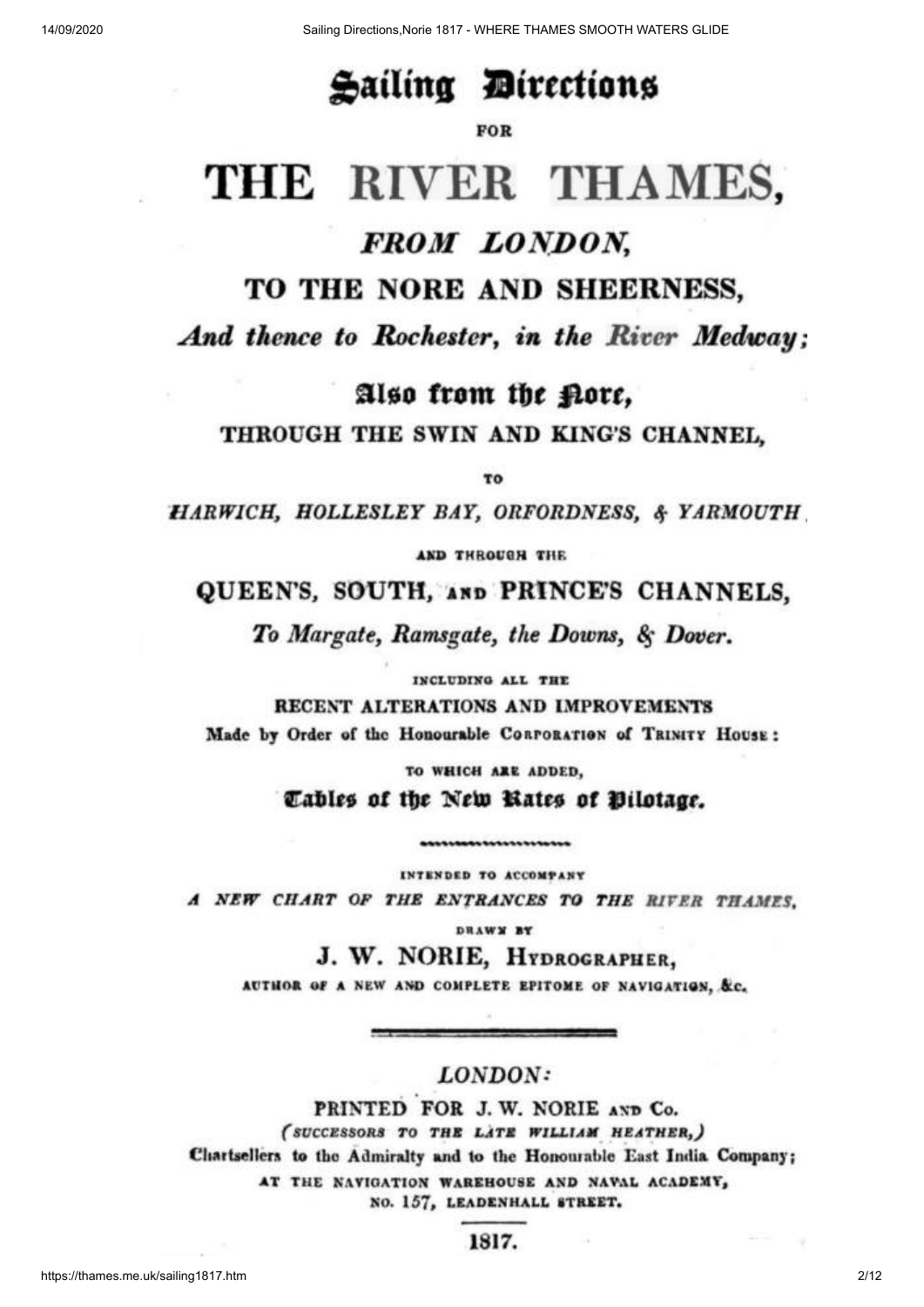#### **THE SAILING DIRECTIONS FOR THE RIVER THAMES,1817**

*Note. - Throughout the following Work, the Soundings are those taken at low Water, Spring Tides: the Bearings and Courses are Magnetic, or by Compass, an the Distances are in Nautic Miles, of 60 to a degree. The Variation allowed is Two Points and a Quarter West. It may be proper to premise, that the Sands in the River Thames frequently change their shapes and situations, thereby rendering many of the marks to avo them, obsolete, we shall endeavour to give such description as is adapted to the present time, leaving the Mariner to make such alterations as may hereafter i found necessary.*

Links to the latest mini charts from the Port of London Authority for comparison

#### FROM LONDON BRIDGE TO THE NORE AND SHEERNESS.

#### THE UPPER POOL, [MODERN](https://www.pla.co.uk/assets/318MSC.pdf) PLA chart

#### THE UPPER POOL, 1817

**The Upper Pool from London Bridge to Wappingness, lies nearly S.E. and N.W.**

Off the Custom-house is a shoal; and at Horsleydown-middle-tier, a hard shelf, on which are only 6 feet.

Just above Fountain-stairs also is a shoal, which almost dries at low water; to avoid this, you must keep well over **towards the ships at Wappingness.**

If bound downward with an adverse wind, warp down with the first of the flood; but with favourable winds, wait until nearly high water, so as to reach Cuckold's Point at the beginning of ebb, and be ready to work through **Limehouse Reach.**

THE LOWER POOL TO [LIMEHOUSE](https://www.pla.co.uk/assets/319MSC.pdf) REACH, MODERN PLA chart

#### THE LOWER POOL, 1817

**The Lower Pool extending from Wappingness to Cuckold's Point, lies nearly east and west.**

Just below Hanover-stairs is a shoal, which runs down as far as Pitcher's Point; you will avoid it by keeping over **to the northward; and below Limekiln Dock is another, which extends as far as Limehouse Hole Stairs.** Between the Horse-ferry and Ratcliff-cross you may moor along the north side, but in the lower part of this Reach **the ebb tide runs strong.**

LIMEHOUSE REACH to [GREENWICH](https://www.pla.co.uk/assets/320MSC.pdf) REACH, MODERN PLA mini chart

#### LIMEHOUSE-REACH, 1817

**Limehouse Reach lies about S.S.W. and N.N.E.**

Just below Limehouse-hole, and at a little distance from the eastern shore, lies Limehouse Rock, on which are only **4 feet.**

**Off the fifth mill a shoal begins, and runs downwards below all the mills.**

This shelf extends about one-third over the river: on the upper part of it are 6 or 7 feet; and the lower part almost dries at low water: you will avoid it by keeping Deptford New Church just open to the westward of the clock in the **King's Yard.**

**From the shore below Cuckold's Point, a mud bank extends one-third of the way over the river.**

Abreast of the King's Anchor Wharf, and nearly in shore, is a shoal, which almost dries at low water; without it, **and also alongside of the Sheer-hulk, are 16 or 17 feet.**

**In order to avoid this shoal, keep Limehouse saw-mill a large sail's breadth open of Cuckold's Point.**

At the Red-house are 15 feet, From the moorings upwards, to a berth above Greenland-dock, you may anchor, and **moor with a kedge in 12 and 11 feet; and in Limehouse-hole are 16 feet.**

**Vessels going through the ISLE OF DOGS CANAL,**

will observe, that when a blue flag with a white dagger in the middle, is hoisted at each end of the Canal, at half **flood, vessels may enter.**

No vessel is, on any account, to enter the canal under sail, and each is to be provided with proper towing lines and **warps.**

**The transit rates are -**

**for every ship of 200 tons, or upwards, 2d. per ton.**

**100 or under 200 tons, 1½ per ton.**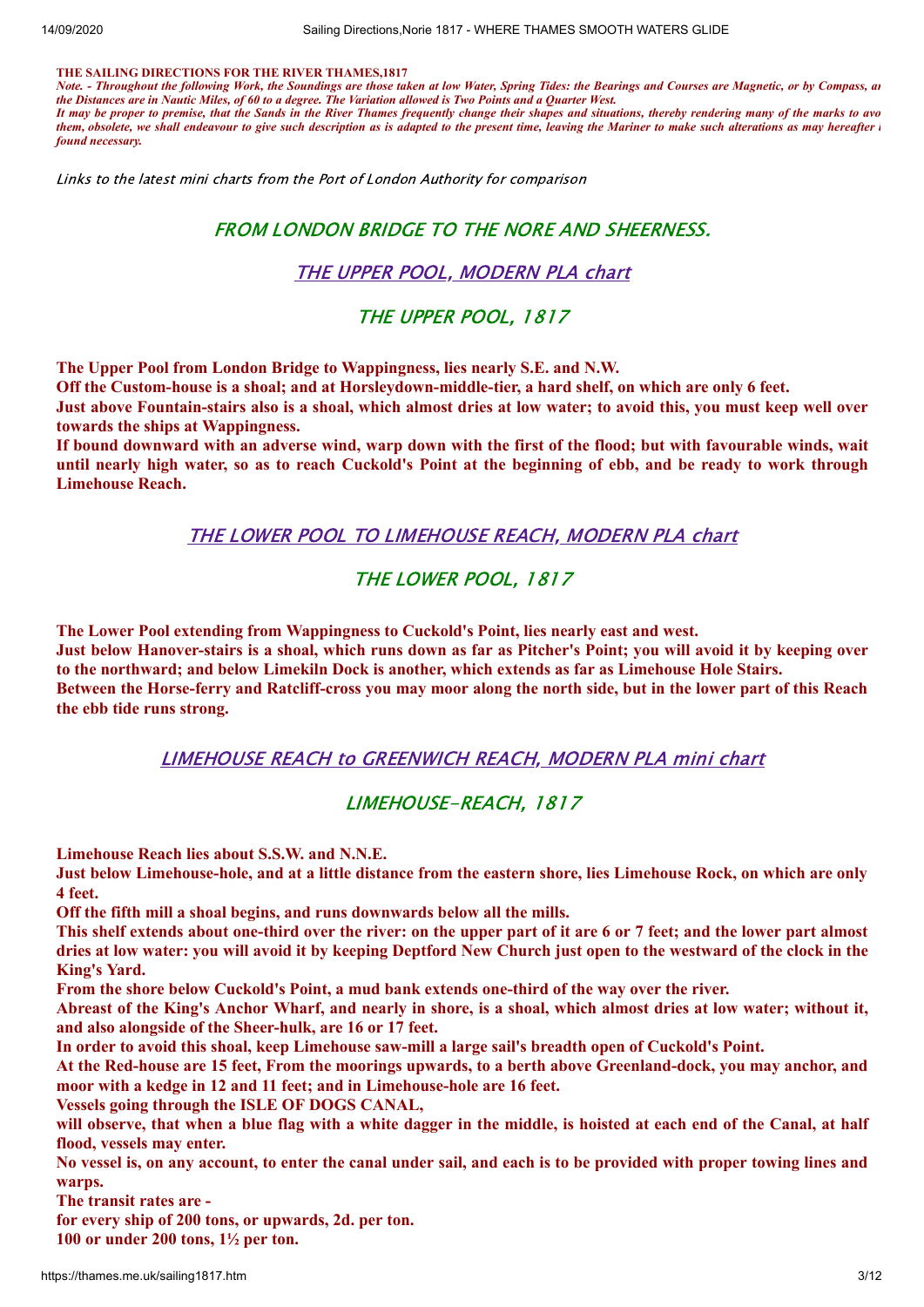**Vessels of from 50 to 100 tons, 10s. each. Vessels carrying sail, 20 to 50 tons, 5s. each. Lighters, barges, or boats rowed through, 1s. each.**

#### GREENWICH REACH TO [BLACKWALL](https://www.pla.co.uk/assets/321MSC.pdf) REACH, MODERN PLA mini chart

#### GREENWICH-REACH, 1817

Greenwich Reach lies winding in a circular direction from S.S.E. to E. by N. and at Deptford-creek a shoal begins, and runs down almost to the west end of Greenwich town; it nearly dries at low water; outside this shoal are 13 or **14 feet.**

**Greenwich Upper-shoal lies with Greenwich-church on with the Faggot-wharf, and the northernmost end of the King's Store-house on with the end of the Isle of Dogs.**

**The mark to lead you clear of it is, Woolwich-church kept just open of Crowley's-wharf.**

Off Crowley's-wharf, and close in shore, is another shoal, which you will avoid by keeping the King's-yard Clock open to the northward of the Isle of Dogs, until Blackwall-reach comes open from below the Ferry-house on the Isle of Dogs, in several berths upwards, you may anchor in 14, 15, and 18 feet, but the best anchorage is, with the **Observatory open to the westward of Greenwich-hospital, in 15 or 16 feet.**

#### [BLACKWALL](https://www.pla.co.uk/assets/322MSC.pdf) REACH TO BUGSBY'S REACH, MODERN PLA mini chart

#### BLACKWALL-REACH, 1817

**Blackwall Reach lies N. by E.¼E. and S. by W.¼W.**

When you are about to enter this reach, you must take care to avoid the shelf which lies off Saunders-ness, by keeping the Storehouse-clock in the King's-yard at Deptford open of the Isle of Dogs, until you open Blackwall**reach.**

You must afterwards give the point a good berth, to avoid a shoal which runs one-third over the river.

Abreast of the Upper-jetty is a shoal, with 6 or 7 feet on it; also a flat on the west side, opposite the Folly-house. **The tide, more especially the ebb, sets strong in this part.**

The best anchorage is abreast of the Chalk stones, in 17 or 18 feet, mooring to the eastward, with Crowley's clock **open of Saunders-ness; and to anchor to the westward, keep the clock on with the Ness.**

You may also anchor on the west side from the upper part of Blachwall to the Folly-house, in 12, 13, and 14 feet.

#### BUGSBY'S-REACH

**Bugsby's Reach lies about S. by E.½E. and N. by W.½W.**

From the shore, all the wav between Bow creek and Hook-ness, a shelf extends about one-third over the river, on **which are only 5 or 6 feet.**

To go clear of this shelf, keep Charlton church on with the clump of trees, until you bring Deptford New-church on **with a high tree which stands in a field at the upper part of Blackwall-reach.**

Charlton church on with the sluice, will lead you clear of Charlton-shoal, on which are only 4 or 5 feet.

The best berth for anchoring in Bugsby's-hole is, with the two cupolas of Greenwich hospital open, Greenwich**church just open of the hospital, and Woolwich-reach just open; you will then have 13 or 14 feet.**

**There is also good riding just above the Orchard-House-causeway, in 14 feet.**

#### [WOOLWICH-REACH](https://www.pla.co.uk/assets/323MSC.pdf) (Upper), [WOOLWICH-REACH](https://www.pla.co.uk/assets/324MSC.pdf) (Lower), MODERN PLA mini charts

#### WOOLWICH-REACH

**Woolwich Reach lies E.S.E.¼S. and W.N.W.¼N. and is generally shoal, having from Bugsby's-hole to where the** king's ships lie, not more than 9 feet at low water; to the eastward of the upper Sand Wharf is a bank of 4 and 5 feet, extending downward, nearly as far as the upper moorings; the mark for this is, a large house on a hill, in one **with the corner of the wharf.**

Woolwich-shelf is on the north side of of the reach; beginning at Ham-creek:, and extending down below the point opposite Woolwich; it is about half a cable's length from the shore, and has only 3 feet on it.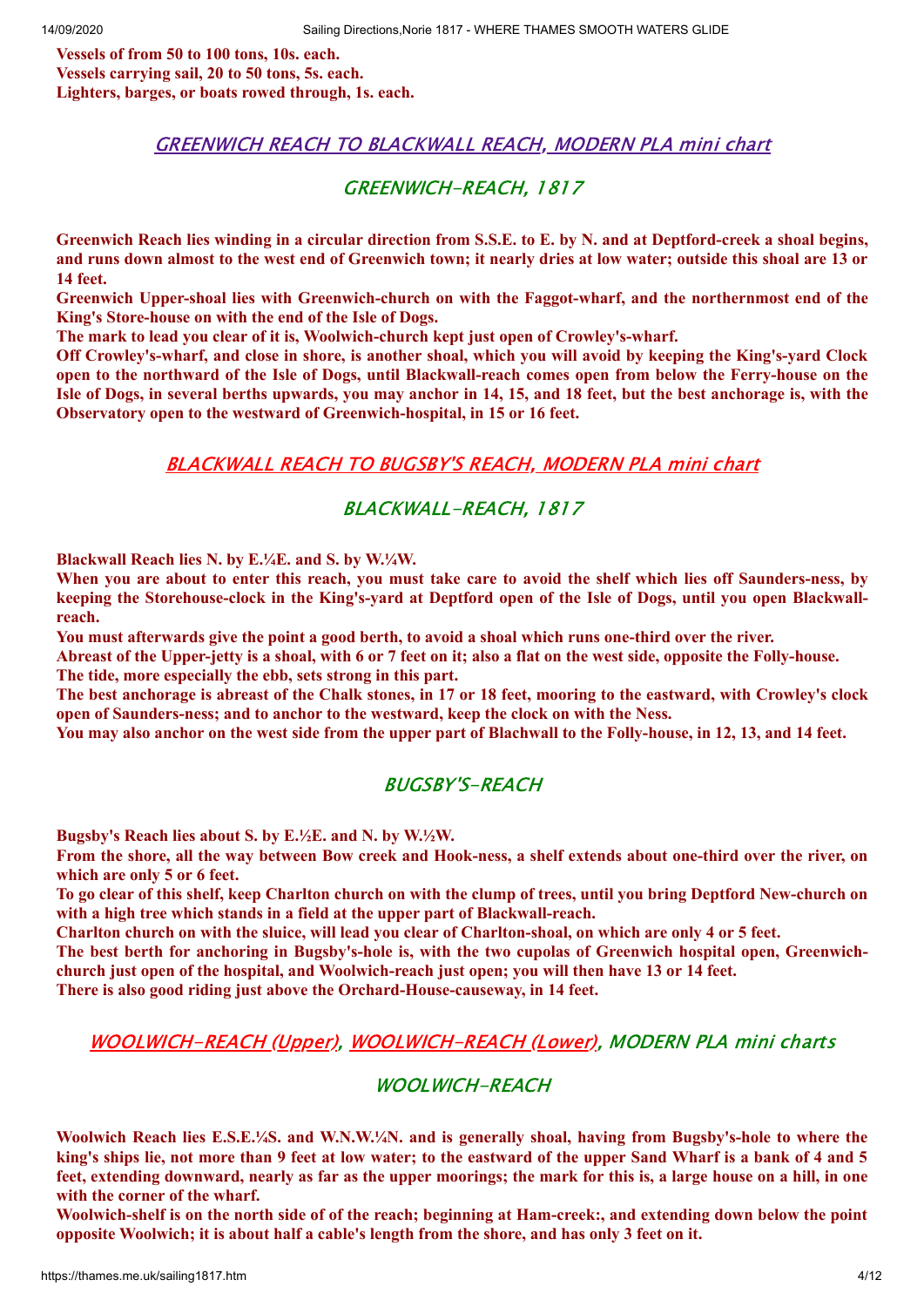The long-mark for this shelf is, a large house in Blackwall open of Hook-ness: when you bring the Upper Water**gate, or the broad street open, you are below it.**

The best place to anchor is, with a white house open of the lower part of the King's-yard, or with the Front-street **open in 16, 17, or 18 feet.**

**At the Hulks-moorings are 15 or 16 feet.**

#### [GALLIONS](https://www.pla.co.uk/assets/325MSC.pdf) REACH, MODERN PLA mini chart

#### GALLIONS-REACH

Gallions Reach lies N.E. by E. and S.W. by W. and has an extensive shoal in it beginning at the lower part of the Warren, and extending down along the east shore almost to the point: it is above one-third over the river, and has, **on some parts, only 4 or 5 feet.**

The mark to go clear of this shoal is, Woolwich-clock kept on with the point, until you bring Deval's-house to bear **W.b.N.**

**Be careful to give Maggot-ness a good berth in passing.**

**The best anchoring in this reach is below the trees, in 12, 13. or 14 feet.**

**There is also good riding between the Lower-house and the Creek, in 16, 17, and 18 foot.**

#### [BARKING](https://www.pla.co.uk/assets/326MSC.pdf) REACH, [HALFWAY](https://www.pla.co.uk/assets/327MSC.pdf) REACH MODERN PLA mini charts

#### BARKING-REACH or TRIPCOCK and HALFWAY-REACHES

**Barking or Tripcock and Halfway Reaches bend round circularly and lie from Maggot-ness to Crossness E.S.E.½E. and from Crossness to Gillingham Point nearly S.E.**

Within the first direction is Barking-shelf: its upper end lying off the creek's mouth; the thwart-mark for it is **Barking-church and the Tower-house in one, or the creek open.**

The thwart-mark for the lower end is, the Tower-house on the corner, just open of the Powder-house on the south **side.**

In order to go to the southward of the shelf, keep the barn on Devals-house on with Maggot-ness, until you get down to the Sluice; then haul over mid-channel, until you bring the south edge of Purfleet on with Jenningtree**point: this mark will carry you clear of the shoal which extends from the Leather-bottle-point.**

The mark to lead you through to the northward of Barking-shelf to the innermost, or southernmost tree in **Gallion's kept on with Maggot-ness.**

**Be careful to give the point below Barking-creek a good berth.**

On the upper end of the shelf are 5 or 6 feet, and on the lower end are only 2 or 3 feet.

**The next is Dagenham-shoal, extending downward from the lower part of Gallions to Barking-creek; the thwartmark for this is, Dagenham-church on with the Upper sluice.**

The mark to lead you clear of it is, Purfleet on with Jenningtree-point, until Barking-church comes open of **Dagenham-point.**

**In Gallions there is good anchorage off Tripcock-trees in 12 and 13 feet.**

**The best mark for anchoring in Halfway reach is, Jenningtree-point, on with Coldharbour-point, towards the** north side, or Barking-church a sail's breadth open of Dagenham-point, in 17 or 18 feet, or a little above the **Ferry-house, in 21 feet.**

In Halfway-reach there is a shelf lying on the northern side a little below the Breachhouse, you will readily avoid **this by keeping mid-channel.**

Close to the south shore, a little below the Powder-house, is a shoal, which you will avoid by keeping the hill at **Purfleet on with Jenningtree-point.**

#### [HALFWAY](https://www.pla.co.uk/assets/328MSC.pdf) REACH TO ERITH REACH, ERITH [REACH](https://www.pla.co.uk/assets/329MSC.pdf) MODERN PLA mini charts

#### ERITH REACH

**Erith Reach lies about S. by W. and N. by E.**

In this reach are two shoals, with only 6 or 7 feet on them; the first begins off Jenningtree-point, and extends **down as a middle ground, having a wreck upon it.**

The mark for going clear of this shoal is, Barking-church within a sail's breadth of the point below the Breach**house, or Rainham-church on with Rainham-ferry-house, until Erith-church comes on with the south Pile-work,**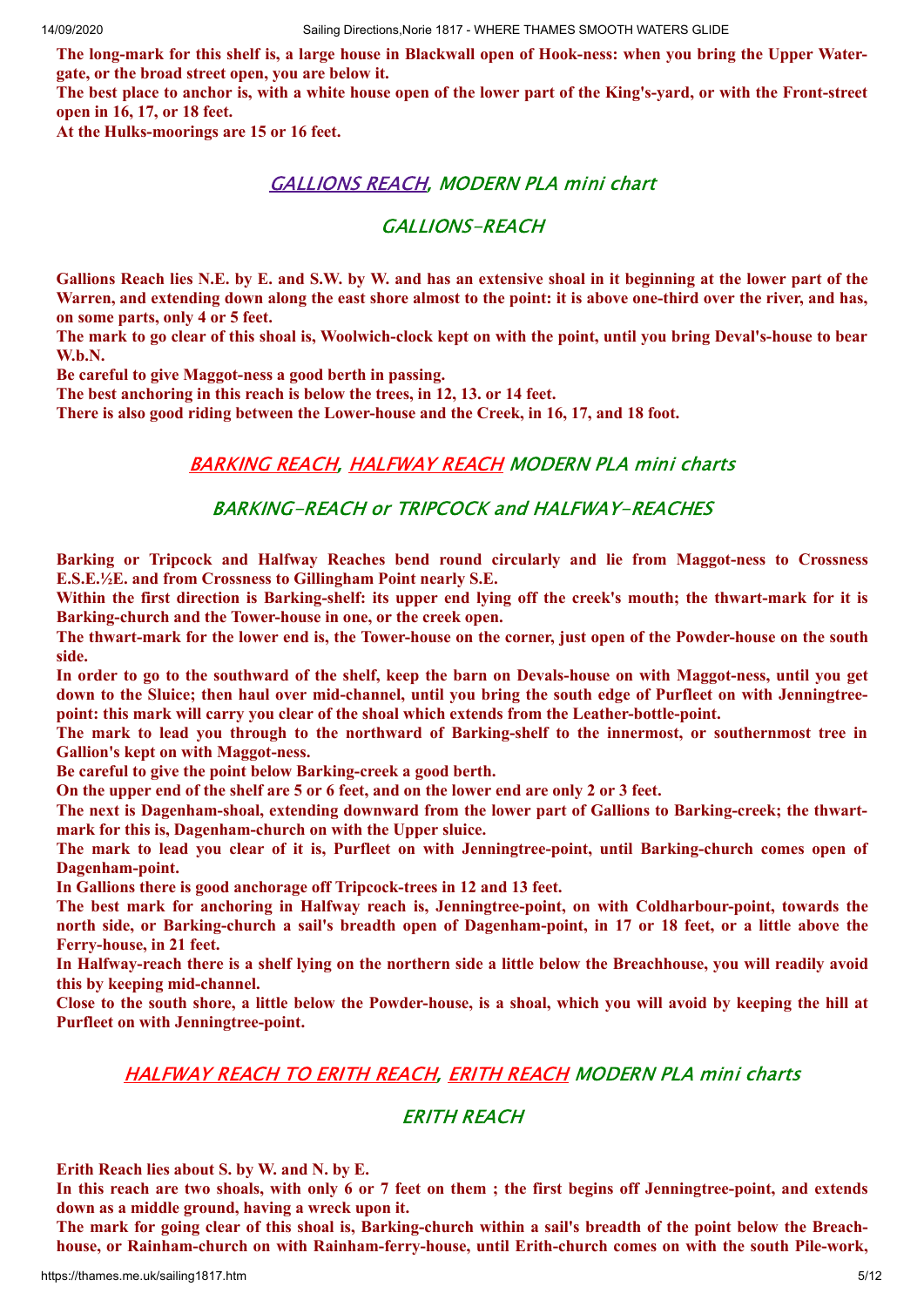**or the westernmost house in Erith comes on with the Faggot-wharf.**

**The latter mark will lead you clear of the lower shoal.**

You may anchor in Erith-hole any where between the church and the town, in 3, 4, or 5 fathoms.

**With the church bearing W.S.W. there is good anchoring in 5 fathoms.**

When vou are in Erith-hole, or off Erith-church, and bound upwards, you should proceed with the westernmost **house in Erith on with the Faggot-wharf, until Rainham-church comes on with Rainham Ferry-house; then steer** with this mark on, until you draw near to the north shore, and have passed the wreck that lies nearly half way over **the river from Jenningtree-point: when you have brought Barking-church within a sail's breadth of the point below the Breach house, you may steer for Halfway-reach.**

At three-quarters flood, ships of 10 or 12 feet water may go between the point and the wreck, giving the point a **small berth.**

If you are at anchor in Longreach, with a ship which draws 16 feet or upwards, you should defer the weighing of your anchor until you see the water up to the lower Chalk-wharf at Purfleet; which it will be at about an hour and **a half's flood.**

By this precaution you will, with greater safety pass through the Rands and Erith-reaches, which are shoal, more **especially the latter, and consequently dangerous.**

#### ERITH [RANDS](https://www.pla.co.uk/assets/330MSC.pdf), MODERN PLA mini chart

#### RAND'S REACH

**Rand's Reach lies about E.S.E. and W.N.W.**

In entering this reach, bring a barn, which stands below Erith-town, on with a tall tree; and keep them so until you **bring the upper Chalk-wharf at Purfleet on with Crayford-ness.**

This mark will lead you clear to the southward of the Rand-hill-shoal, on which are only 6 or 8 feet.

**This shoal lies nearly in the middle of the river, and about one-third down the reach.**

The mark for the upper end is, Jenningtree-point on with the point at Cold-harbour; and the mark for the lower **end is, Dartford church on with the upper breaches.**

The leading-mark through the Channel to the northward of the Rand-hill is, the lower wharf at Purfleet on with **Crayfordness.**

**In this channel are 19 or 20 feet.**

**In the channel to the southward of the shoal, are from 13 to 22 feet.**

Ships that are going upwards through the south channel, should, after passing the Rand-hill, steer more out towards the middle of the river; because from the shore at Erith-town runs a flat; and also from, the point opposite to Erith stretches out a shelf, extending nearly one-third over the river, which must be attended to by **those who pass through the north channel.**

#### LONG REACH [\(Upper\),](https://www.pla.co.uk/assets/331MSC.pdf) LONG REACH [\(Lower\)](https://www.pla.co.uk/assets/332MSC.pdf) MODERN PLA mini charts

#### LONG REACH

**Long Reach lies about S. S. E.½E. and N. N. W.½W.**

Off Crayford-ness a shelf begins, and extends down to Dartford-creek, called Dartford-sand; it extends about half **a cable's length from the shore, and has only 2 feet on it.**

**To avoid this sand, keep Erith-church open until you open Dartford-creek.**

You can then steer down the reach as you please; for it is all clear, and you may anchor in any part with 5, 6, or 7 **fathoms.**

From the Rands, the tides set strong upon the Chalk-wharfs at Purfleet, inclining to the eastern shore; when half **way down, it then stretches towards Greenhithe.**

**ST. CLEMENT'S, or FIDLER'S-REACH,**

**lies E. N. E. turning round Broadness to the southward.**

As a shoal-ridge runs off from the northern point at the lower end of Long-reach, you must be careful in passing to **give it a good berth.**

Along the east side of this reach a shelf extends about half a cable's length from the shore, on which are only 4 or 5 **feet.**

**It begins about half way down the reach, and extends to Broadness.**

The mark to go clear of this shoal is a small red-tiled house, which stands near to the causeway at the lower part of **Grays-town, kept just open of Broadness; or by keeping Gray's Thurrock open of the point.**

**On the opposite side of the reach lies Black-shelf.**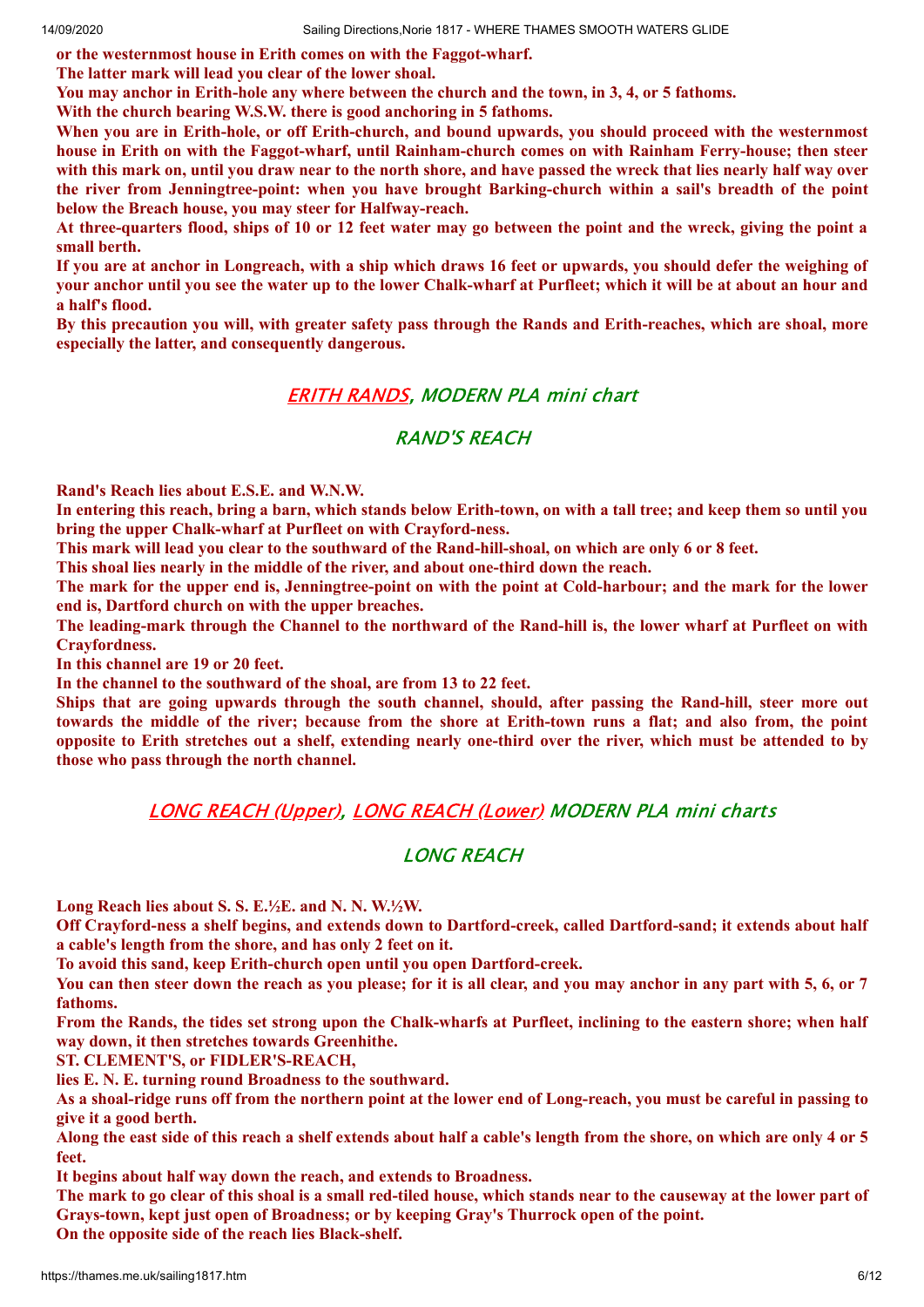**It begins near to the creek below St Clement's church, and extends down to the house above Grays. The mark to go clear of it is, West Tilbury-church on with the red-tiled house before-mentioned. This shelf is steep, and dries at low water.**

The tides both flood and ebb, set strongly upon it; and therefore going near to it will be attended with danger. **When you are in the channel, between Broadness and Black-shelf, keep in the tide-way.**

In every part of this reach the tide runs very narrow, and there is an eddy on the east side during the flood-tide; **therefore you must not stand far over to the eastward when you are turning up.**

#### ST [CLEMENTS](https://www.pla.co.uk/assets/333MSC.pdf) REACH, [NORTHFLEET](https://www.pla.co.uk/assets/334MSC.pdf) HOPE MODERN PLA mini charts

#### GRAYS REACH, or NORTH FLEET-HOPE

**Gray's Reach or North Fleet Hope lies about S. a little E. and N. a little W.**

**In this reach are two shoals; one beginning at the upper point, and extending down the west shore.**

**It projects about a cable's length from the shore, and has only 3 or 4 feet on it.**

The other shoal begins a little above the lower point, and runs down to the point; it is about half a cable's length **from the shore, and has only 5 or 6 feet on it.**

As the ebb-tide sets into the bight at Northfleet; you should be careful, when coming down with little wind, to **guard against its operations.**

**Between Northfleet and Gravesend the ground is hard and bad.**

**From Mid-channel off Grays, proceed S.½W. toward Northfleet-church, until you get the west end of Gravesend open, with that bearing S. E. you will enter Gravesend-reach.**

### [GRAVESEND](https://www.pla.co.uk/assets/335MSC.pdf) REACH (Upper), [GRAVESEND](https://www.pla.co.uk/assets/336MSC.pdf) REACH (Middle), [GRAVESEND](https://www.pla.co.uk/assets/337MSC.pdf) REACH (Lower), MODERN PLA mini charts

#### GRAVESEND-REACH

Gravesend Reach lies E.S.E. and W.N.W. and has three shoals in it, two on the north, and one on the south side. **The first lies close to the north shore, abreast of the second Barways, and below the upper point.**

Another shoal is on the north side, off the Coal-house-battery; it extends about half a cable's length from the **shore, and has about 9 or 10 feet on it.**

**The thwart-mark for this shoal is the east end of East Tilbury-church on with the Coal-house.**

The shoal on the south side begins just below the New-tavern, and extends about a quarter of a mile downwards; it **stretches about a cable's length from the shore, and has only 4 or 5 feet on it.**

**The mark for keeping clear of this shoal is, Gravesend-church open to the northward of the Block-house.**

**Here the tides are rapid and the water deep.**

And as the ships which ride in Gravesend-reach generally lie in the middle of the channel, or between it and the south shore, vessels going either up or down, should, especially in the night time, keep well over towards the north **shore.**

As the tides in this reach are strong, and as the ground, between Gravesend-town and Northfleet-hope, is hard, those who anchor in that part should give their ships a good scope of cable at once, lest their anchors come home, **and damage ensue.**

**By order of the Trinity-house, buoys have been affixed to anchors, in the following situations:**

**two off the New-tavern-causeway, one-third the breadth of the river from the Gravesend side;**

**two off the Lower-causeway at Tilbury-fort, one-third the breadth of the river from the fort;**

**two off Gladwell's-hard, one-third the breadth of the river from Gravesend west end;**

and two off the Upper-causeway near Tilbury-fort, one third the breadth of the river from the Essex shore; **and at night, six lights are thus placed:**

**one off the Upper-causeway,**

**one off the Lower-causeway,**

**one at each of the two upper buoys,**

**and one at each of the two lower buoys;**

**to these are added two guard boats,**

one to the upper and one to the lower buoys, who hail every ship before they drop their anchor.

It is recommended that ships should be kept as nearly midchannel as possible, and not come to anchor within half a mile of the west end of the town, or the same distance below the New-tavern, which situations are marked out by the white nun buoys, otherwise they may damage their vessels or displace the buoys; and when informed by the guard boats that the hawsers for communication are stretched across the river, you are by no means to attempt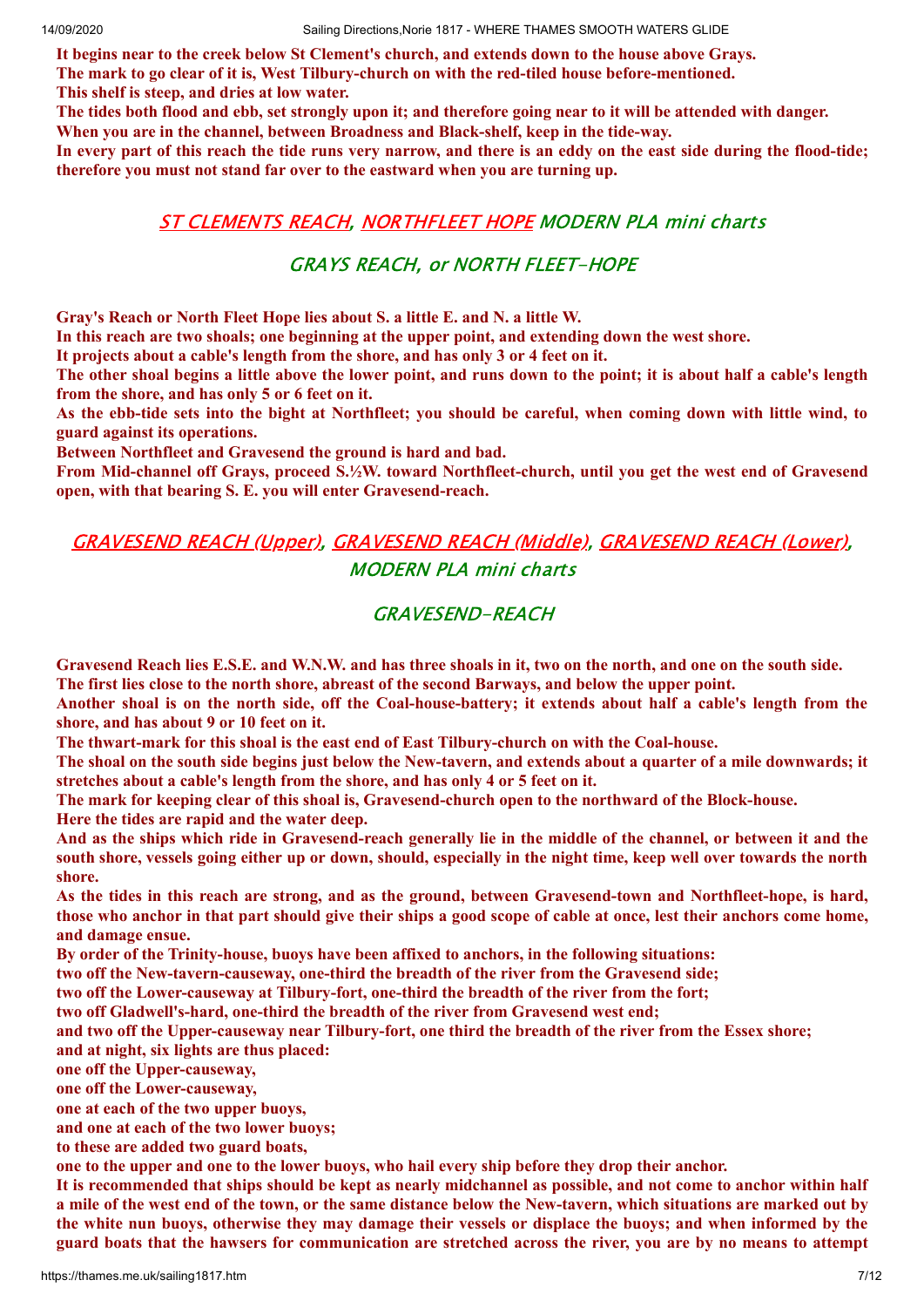passing them - for the expences attending such attempt, or re-placing the buoys, will fall on any person who shall **drive them from their positions.**

#### **THE HOPE-REACH**

**lies about N. E. and S. W.**

**The Oven-shelf begins at the upper Hope-point, and extends downwards about a quarter of a mile. It lies close in shore, aud dries at low water.**

You clear it by keeping Gravesend-steeple just open of thy point, until East Tilbury-church bears W. by N.

Mucking-flat extends about half a cable's length off from the west shore in the bight, aud stretches to Shell-haven. **In working down, you may stand, off and on, in 5, 6 and 7 fathoms.**

As the flood tide is slack on the east side of this reach, and close to the shore no tide at all, you should be careful, when working upwards, not to stand too far over to the eastward; for the ship's head getting into less tide than the **stern, may occasion her missing stays, and running on shore.**

**The ebb here is strong.**

#### **SEA-REACH**

**lies E. S. E. a little southerly.**

**On the south side from the lower Hope-point, the Blyth-sand begins, and stretches down to Yantlet-creek.**

**This sand abreast of Holly-haven, extends almost one-third over the river, and partly dries at low water.**

**In the channel, between this part and Holly-haven, are 9 or 10 fathoms.**

The leading mark to go clear of Blyth-sand is, West Tilbury-mill kept well open to the northward of Chadwell**church.**

The north shore, from Shell-haven to Holly-haven, is steep; but the edge of Blyth-sand, from the upper end to a little above Holly-haven, is so flat, that you may, with a turning wind, stand towards it into 5 or 4 fathoms.

The Scars lie on the north side; beginning at Holly-haven, and stretching down to the Scar-houses extend, about a **cable's length from the shore, and are nearly dry.**

**The haven's mouth kept open, will carry you clear of them.**

In working down here, you may stand towards Blyth-sand into 7 or 6 fathoms; but as the north side is very steep, **you must not, in standing towards it, come into less than 10 or 9 fathoms.**

The Chapman begins a little below the Scars, and stretches down to Leigh-town; it extends full  $\frac{1}{2}$  a mile from the **shore, and dries at low water.**

The thwart-mark for the Chapman's head is, Hadleigh-church and Castle in one; they are then on with the middle **of a large square field.**

There is a red buoy now fixed about 60 feet to the westward of the wreck of a brig, with the following marks: Leigh-church N. by E. $\frac{1}{2}E$ .; the Nore-light S. E. $\frac{1}{2}E$ , the easternmost house in Canvey-island, N. W. by N. and **Pitsey-church just open to the northward of it.**

The course from abreast of Holly-haven to the red buoy will be E. S. E. about 4 miles, and from thence S. E. by E. 5½ to the Nore-light this will carry you between the two shoals called the Middle-grounds, one of which lies to the northward, is a mile long, narrow, and directly before the entrance to Leigh-haven; this Bank dries and has shallow water all round it, the mariner must therefore be careful not to approach too near it: there is a passage **behind it into Hadleigh-bay, but it is intricate, and filled with shoals.**

**The Nore-middle lies to the southward, commencing near Yantlet-island, and extending 2½ miles in the direction** of the Nore-light, having 2 fathoms water over it, its upper end lies with Lee-church, bearing N. by E. distant  $2\frac{1}{2}$ miles ; its lower end with St. James's-church in the Isle of Grain, S. W. ¼W. distant 2 miles; and the Nore light **vessel, S.E. by E. 2 miles.**

About  $\frac{3}{4}$  of a mile from the south end of the Nore-middle is a white buoy, lying on the Nore-sand in 3 fathoms water, with the eastern mill near Southend on with the eastern end of Southend-terrace, bearing N.1/2W., and the **Nore-light S. E. by E.½E. distant 2 miles.**

Ships that stand over the Nore-middle, when turning up with a floodtide, should tack as soon as they deepen their water on the north side of it; but the south shore being very flat, such precaution, with respect to it, is unnecessary. **The NORE-SAND,**

at the east end of which the light-vessel lies, in 3¼ fathoms, extends about W. N. W.1/2N. and joins the Blyth-sand **off Yantlet-island: the whole of this space is shallow, and may be properly called the Nore-flats.**

There are two patches on it which dry; before the southernmost of these, lies the white buoy already described, **and to the westward is 1he other patch, which runs in a parallel direction to the Nore-middle.**

There is a swashway between these patches, with 2 fathoms water, and a channel between them and the middle, **with 3½ and 4 fathoms.**

**The NORE-LIGHT VESSEL**

**is computed to be 41 miles distant from Londonbridge.**

The marks for the vessel at the end of this sand are, Minster-church on with the eastern-most part of a triangular field, by some called Mizen-hedge, bearing S.S.W.1/4W. the Garrison Point at Sheerness nearly W. by S. and Great **Wakeringchurch N.N.E.**

There is a buoy on the Larboard side of the channel, beating from the Nore light, N. by W.  $\frac{1}{4}W$ . distant  $1\frac{1}{4}$  miles.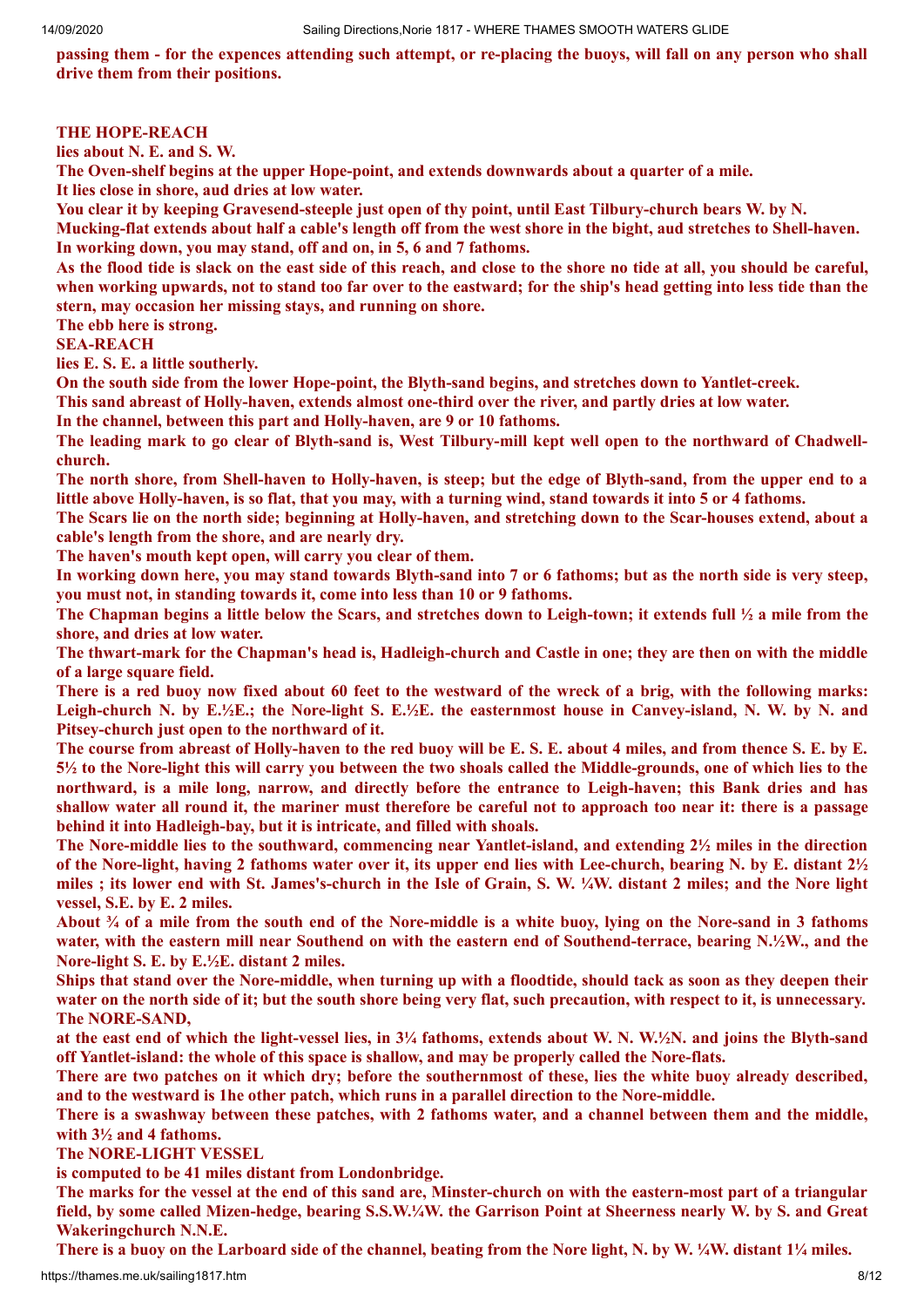This is the Shoebury-knock buoy marked No. 1, painted black, and lies in 3 fathoms - always to be left on your **Larboard side; from it the black tail beacon bears E.¼S. distant 6 miles.**

#### GENERAL OBSERVATIONS ON THE TIDES.

The tides flow at the Nore, on the change and full days of the moon, half an hour past twelve o'clock, and the water **rises about 14 feet.**

**At Holly-haven it flows three quarters past twelve o'clock, and the water rises 15 feet.**

**At Purfleet it flows three quarters of an hour past one o'clock, and the water rises 17 feet.**

**At Cuckold's Point it flows half after two o'clock,**

**and at London Bridge at three-quarters past two, and the water rises 18 feet.**

With respect to the setting of the tides, it may, with propriety, be observed, that in all rivers the stream does not immediately turn round the several points; but, in passing out of one reach into another, it has a tendency towards the shore opposite that point, round which it must turn by degrees, until it runs in the direction of the new **channel.**

The distance to which the water will go beyond the several points, before it runs exactly in the direction of the new **channel, will depend upon the three following things: namely -**

**the velocity of the stream,**

**the width of that part of the river,**

and the difference of the direction of the reach out of which the water is passing, and that of the reach into which it **is then entering.**

Where the river is narrow, the motion of the water rapid, and the difference in the direction of the two reaches considerable, the water will run with some degree of violence against the shore which is opposite to the point; and the resistance which it will there meet with, from the solid shore, and the rising of the water thereby occasioned at that place above its due level, will make it run obliquely across the channel again, towards the opposite shore, **considerably above or below the point, according as it - happens to be flood or ebb tide.**

A due consideration of the foregoing remarks will assist the mariner in his endeavours to prevent such damage as **might otherwise flow from the operation of the tides.**

#### THE RIVER MEDWAY.

Vessels bound to Sheerness, will observe there is between the Isle of Grant and the western part of the Nore-sand, a swashway, with 3 and 4 feet at low water, which, as the tide rises, serves as a channel for small vessels, the mark being Oueenborongh Church aud Sheerness Hulk in one: but the best passage into Sheerness Harbour is between the Nore Sand and the Cant, the latter being an extensive flat, drying to a considerable distance from the land; to go clear of this flat, bring the Salt-pan houses a sail's breadth open of Sheerness Garrison Point, this mark will **carry you over the bar in 16 feet, or more, at low water.**

From Sheerness is a pier, jutting out about 300 feet westward; at the Lappel also is a tide pier, 20 feet wide.

No vessel should venture over or too near this pier, there being only 4 feet over it when the tide is up; in day time **its situation can easily be observed, and at night a light is fixed on its eastern end.**

The best anchorage at the Awe is to the eastward and southward of the light, or between Sheerness bar and the Nore Sand, having from 6 to 9 fathoms, the marks being Minster Church S. W. by S. and the Nore-light N.3/4W.

To sail from thence into the Medway, bring on the marks for entering, before you bear up, Sheerness point being steep to, and make allowance for the contrary tide, which commonly sets strongly in towards the back of the **garrison.**

#### Click for THE RIVER MEDWAY [CONTINUED](https://books.google.co.uk/books?pg=PA7&dq=River+Thames&id=OosUAAAAQAAJ#v=onepage&q=River%20Thames&f=false)

## FROM THE NORE THROUGH THE SWIN AND KING'S CHANNEL TO HARWICH AND ORFORDNESS.

**1817: Description of the Buoys and Beacons, from the Nore through the Sledway to Orfordness**

Shoebury-knock buoy. No. 1, black

lies in 3 fathoms to be left on the larboard side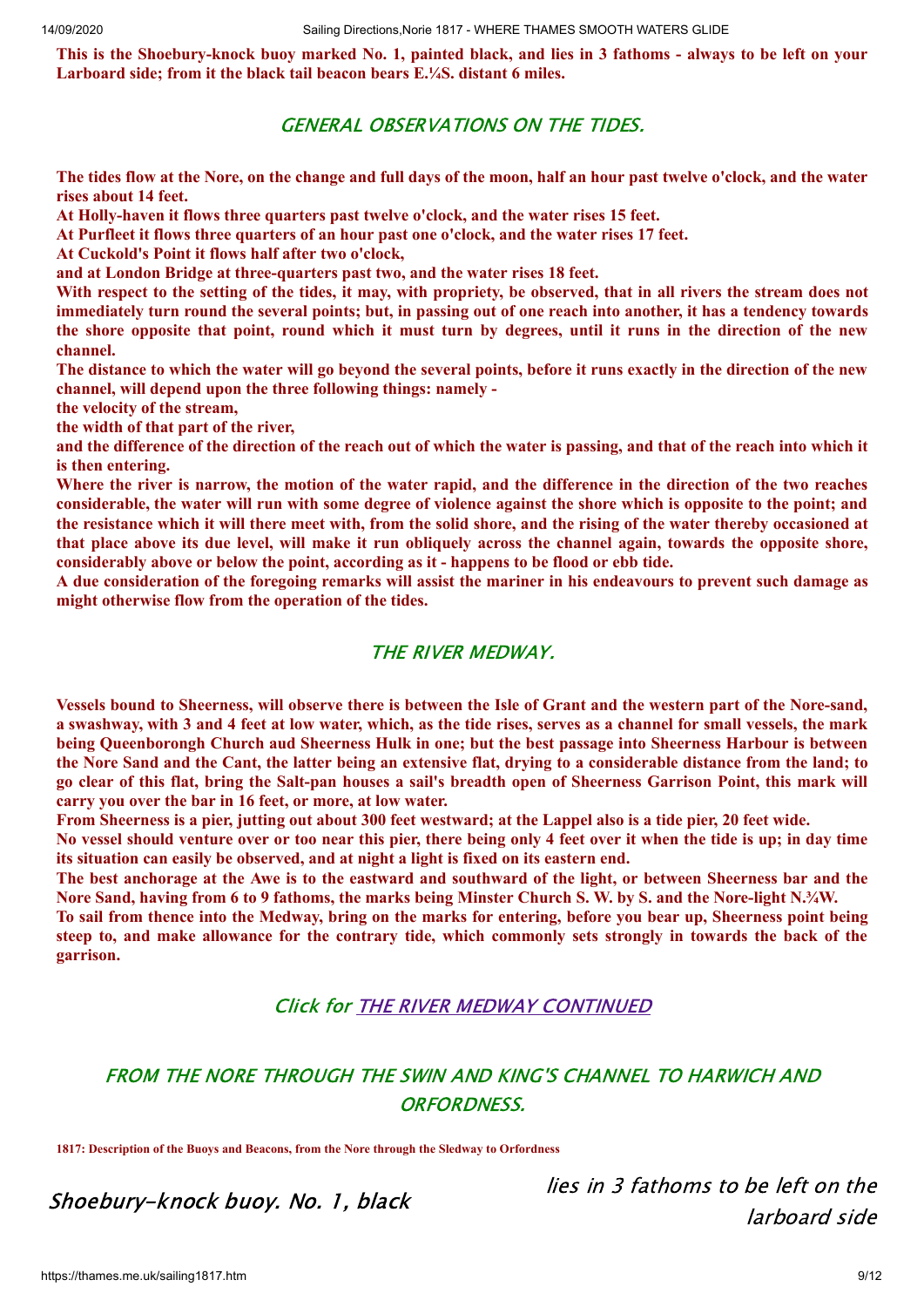| Nore-light vessel                                                          | 3¼ fathoms starboard.       |
|----------------------------------------------------------------------------|-----------------------------|
| Blacktail beacon                                                           | larboard.                   |
| Cant buoy, white                                                           | lies 4 fathoms starboard.   |
| West buoy of the Oaste, No. 27, red                                        | 4 fathoms starboard.        |
| East buoy of the Oaze, No. 26, white                                       | 3 fathoms starboard.        |
| Buoy of the Mouse, No. 2, black                                            | 4 fathoms starboard.        |
| Foulness or Maplin buoy, chequered black and<br>white                      | <i>2¼ fathoms larboard.</i> |
| Horns or Shoe beacon                                                       | larboard.                   |
| THE SWIN AND KING'S CHANNEL                                                |                             |
| Buoy on the Middle, No 3, black                                            | 3 fathoms starboard.        |
| Whitaker Spit buoy, red, with staff and<br>triangular vane                 | 3 fathoms larboard.         |
| South buoy of the Swin Spitway, black                                      | larboard.                   |
| <i><b>Gunfleet beacon</b></i>                                              | larboard.                   |
| Gunfleet buoy, No. 9, black                                                | 4 fathoms larboard.         |
| Middle hook buoy, chequered black and white                                | 3 fathoms starboard.        |
| Buoy of the heaps, white with a vane                                       | 3 fathoms starboard.        |
| Sunk-light vessel, sloop rigged                                            | 8 fathoms starboard.        |
| Buoy S.E. Spit of West Rocks, black and white,<br>with words, 'West Rocks' | 3¼ fathoms larboard.        |
| Buoy of the Cork-ledge, white,<br>with words, 'Cork-ledge' on it           | 2 fathoms larb              |
| Buoy of the Lower-rough, No. 10, red                                       | <i>3½ fathoms larboard.</i> |
| Buoy on the South Ship-head, white                                         | 4 fathoms starboard.        |
| Buoy on the North Ship-head, red                                           | 4 fathoms starboard.        |
| Buoy on Baudsey-sand, chequered black and<br>white                         | 4 fathoms, starboard.       |
| Buoy on the Cutler, black                                                  | 4½ fathoms larboard.        |
| Buoy on the west end of the Middle-ground,<br>black                        | 4½ fathoms larboard.        |
| Buoy on the east end of the Middle-ground,<br>black                        | 3¼ fathoms larboard.        |
| Buoy on the S. W. end of the Whiting, white                                | 3¼ fathoms starboard.       |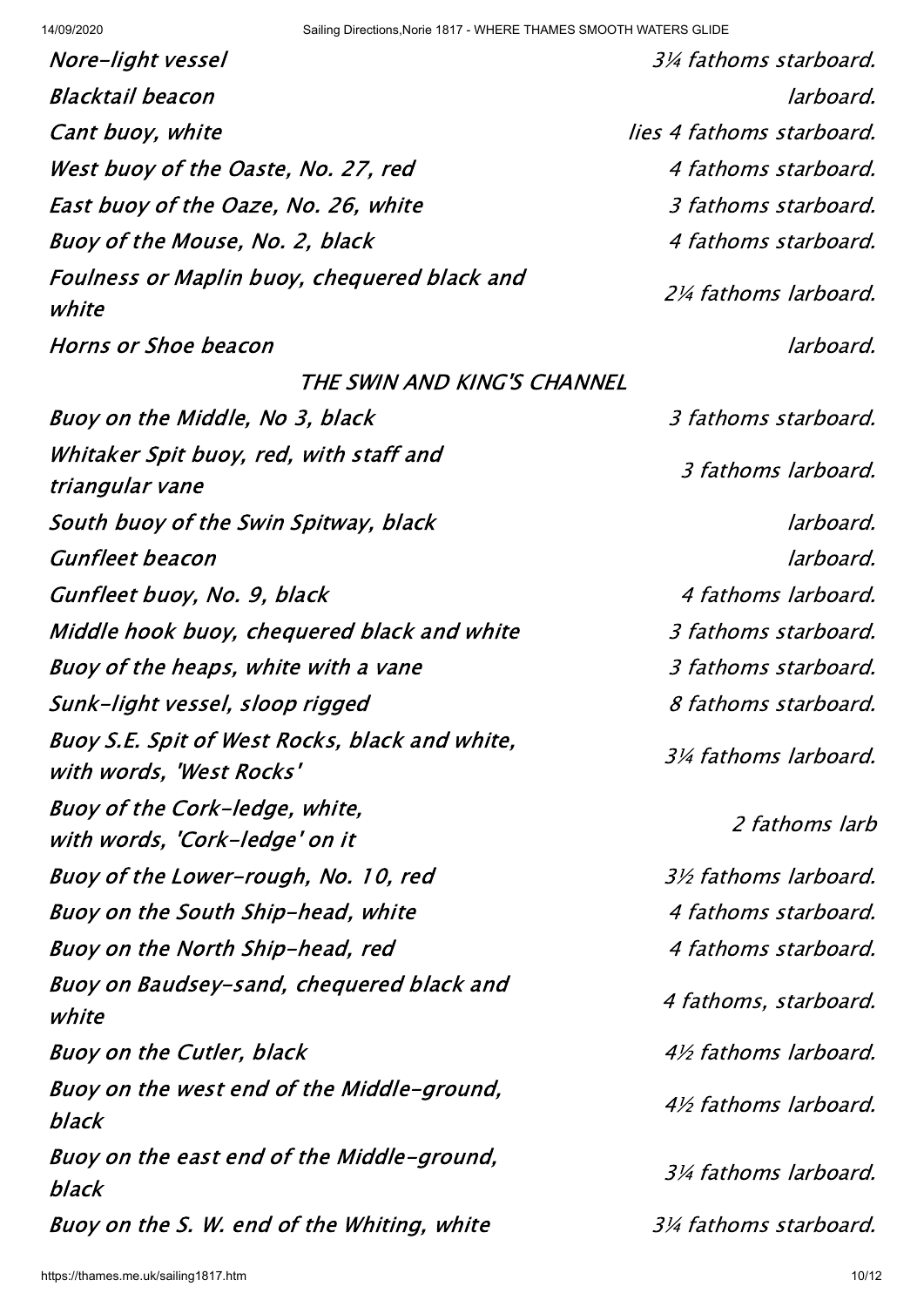Buoy on the Elbow of the Whiting, white  $\frac{3}{3}$  fathoms starboard. Buoy on the N.E. end of the Whiting, No. 11, white 3 fathoms starboard.

Buoy of Aldborough Knaps, chequered black and white,with a vane

on either side.

#### **SAILING FROM THE NORE**

to a fair berth between the buoy of the Mouse and the Blacktail-beacon, the course is E, 6<sup>1/2</sup> miles, and from thence **to abreast of the Shoe Beacon E. by N. the distance 5¼ miles.**

The buoy on the Mouse, No. 2, is black; it lies on the west end of the sand in 4 fathoms, and must be left on the **starboard side.**

The MOUSE is now joined to the WEST-BARROW, and extends in an E. and W. direction above 4 miles; a shallow but broad flat then commences, and connects the West to the East Barrow, which ends nearly parallel to **the White Buoy of the Heaps.**

There are channels between the EAST and WEST-BARROWS, but with not more than 3 and 4 feet; the passage **therefore for ships is between the Barrows and Maplin Sands, being called the West Swin.**

From the Mouse Buoy the Blacktail Beacon bears W.N.W.1/2W. distant 21/2 miles, and Foulness Buoy bears N.E.1/2N. **distant one mile and a half.**

**From the Blacktail Beacon the Shoe Beacon bears E. by N. distant 6 miles.**

In Working Down From The Nore, stand to the northward into 9 or 10 fathoms, and towards the OAZE into 6 or 7 fathoms: and when you reach the Blacktail-beacon, if convenient, you may anchor; but when you get down as low as the Mouse, you must not stand into less than 10 fathoms on either side; in the mid-channel are 12, 13, and 14 **fathoms.**

From abreast of the Blacktail to the Shoe-beacon, the course is from E.1/2N. to E. by N. and the navigation somewhat difficult; you must be careful, in running from the Warp, not to go too far to the southward, lest the tide **should drift you to the starboard of the Mouse.**

**The course from the Shoe-beacon to the buoy on the Middle is N.E.¼E. distant 4 miles.**

In turning from the Shoe-beacon to the buoy on the Middle, you may stand to the Barrow into 8 fathoms, and **towards the Maplin-sand into 5 or 6 fathoms.**

Between the Shoe-beacon and the buoy on the Middle, there is good anchorage all the way, in 9, 8, 7, and 6 **fathoms.**

The buoy on the south-west end of the Middle, No. 3, is black, and lies in 3 fathoms bearing from the Whitakerbuoy S. by W.1/2W. distant one mile, and from the ShoeBeacon N.E. by E. distant 4 miles; from the Middle-buoy to the chequered buoy, of the Hook, the course is  $E \frac{1}{2}N$ , distant  $2\frac{1}{2}$  miles; this direction will carry you right through the East-Swin or King's-Channel, clear of every danger to abreast of the Sunklight; from the buoy of the Hook, to **the eastern white buoy of the Heaps, the course is E.S.E.¾E. distant 3¾ miles.**

The MIDDLE and the HEAPS form one sand: extending from the buov on the south-west end of the Middle to the buoy on the east end of the Heaps, between them on the hook of the Middle is a chequered buoy, No. 8, black and white, lying in 3 fathoms, from it the Middle-buoy No. 3, bears W. S. W.3/4W. distant 21/2 miles; the Whitaker-buoy **W.N.W.¼W. 2¼ miles; and the buoy of the Heaps E. by S. 3½ miles.**

The buoy on the east end of the Heaps is white, has a vane upon it, and lies in 3 fathoms; the marks for it are the **Tower on the Naze N.N.E.½E., and the Sunk-light E.¼N., Holland Church N. and the Gnnfleet-beacon N.E.½E.**

There is a channel between the Middle and Barrows Sands called the Middle-deep, being 6 miles long and one mile broad, with from  $4\frac{1}{2}$  to 10 fathoms in it - the mariner must be careful the ebb tides do not drift him into it, or upon **the Barrow-flats.**

The passage between the Whitaker and the Buoy of the Middle is narrow, but with 6 and 7 fathoms water - pass to the northward of the Black Buoy and between it and the Whitaker Buoy; this latter lies in 3 fathoms water, is coloured red, and has a staff and triangular vane upon it; from it St. Peter's Chapel bears N.W. by N., the Shoe Beacon S.W.1/4W, the Buoy of the Middle S. by W.1/2W, the Naze Tower N.E.3/4E, and the Gunfleet Beacon E. by N. **distant 9¾ miles.**

**The Swin buoy of the Spitway is black, and in 2½ fathoms water.**

The marks for it are, a cupola on a building at St. Osyth on with the east side of a Martello Tower bearing north, **the Whitaker buoy S.W. by W., and the Wallet buoy of the Spitway N. by W.½W.\***

**The Wallet buoy of the Spitway is red, and lies in 3 fathoms.**

**Brightlingsea-church just open to the right of a 3 ridge-roofed low building bearing N.½W.**

**The Naze Tower N.E. by E.½E. and the Swin buoy of the Spitway S. by E.½E. \***